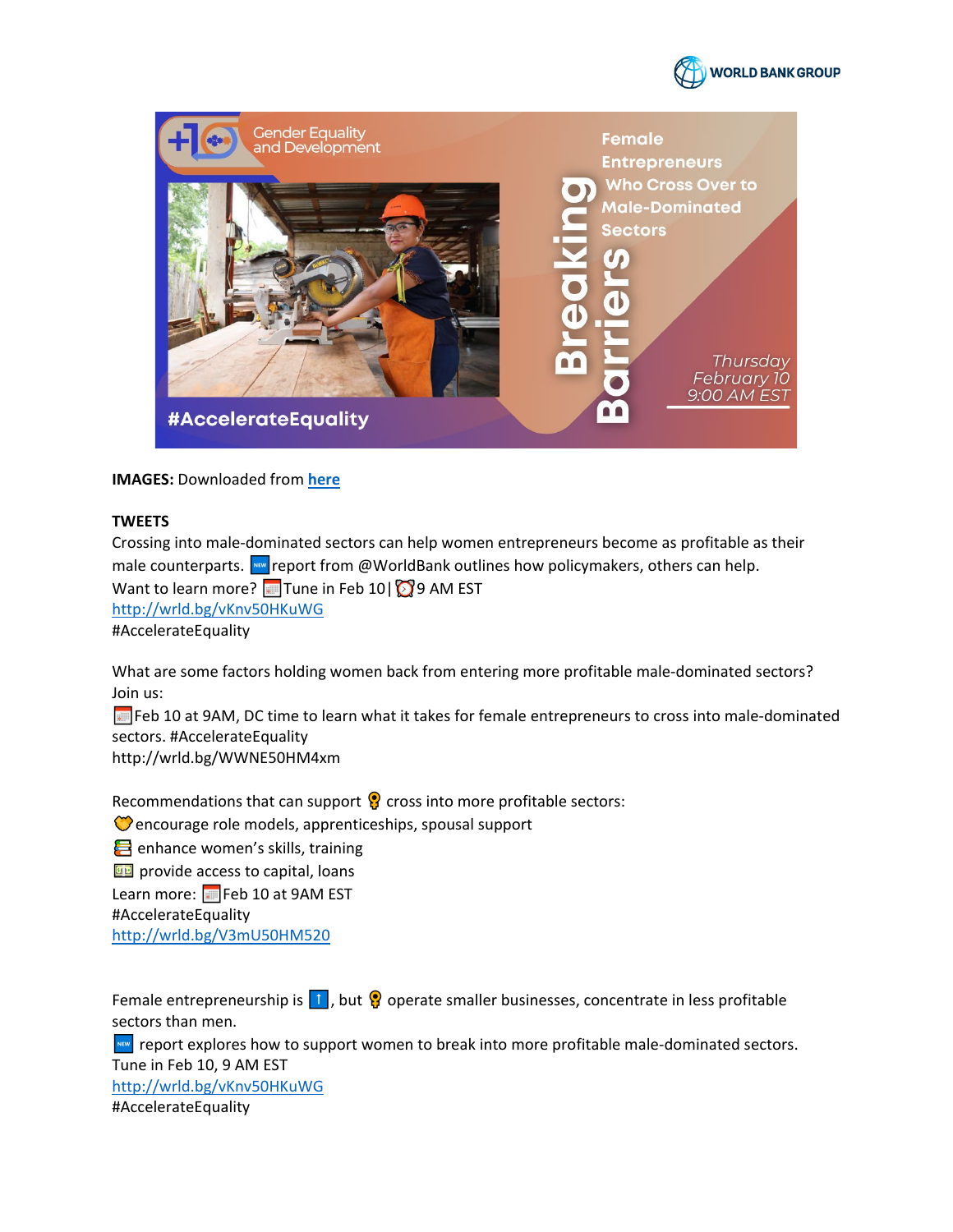

As part of our yearlong #AccelerateEquality initiative, we are launching a new report that focuses on women entrepreneurs entering male-dominated sectors.

What are some  $\bullet$  recommendations from this report?

Tune in **W**Feb 10,  $\bigcirc$  9 AM EST to learn more:<http://wrld.bg/vKnv50HKuWG>

Occupational segregation has huge economic costs – the broader economy loses when women can only consider a limited set of occupations.

Tune in:

 $\blacktriangleright$  Feb 10,

 $\bigcirc$  9 AM EST to learn more, and follow the discussion using #AccelerateEquality <http://wrld.bg/vKnv50HKuWG>

What are some of the factors holding female entrepreneurs back from entering male-dominated sectors?

 $\mathsf{\nabla}$  unconscious biases  $|\mathsf{x}|$ societal norms  $\mathsf{\overline{X}}$  capital constraints...& more. Want to learn more? Join the discussion Feb 10, 9AM EST using #AccelerateEquality. http://wrld.bg/vKnv50HKuWG

#COVID19 has disproportionately affected **@** entrepreneurs. A new report @WorldBank offers recommendations that can help shape policies to diversify, strengthen income potential, ensuring stability in crisis. #AccelerateEquality

Watch on: Feb 10, 9 AM EST http://wrld.bg/vKnv50HKuWG

## **FACEBOOK MESSAGES**

Some of the factors holding women back from entering male-dominated sectors include:

 $|\mathsf{x}|$ unconscious biases

 $\sqrt{\mathsf{x}}$  societal norms

 $\vert \mathsf{x} \vert$  capital constraints...& more.

Want to learn more about our new report, Breaking Barriers: Female Entrepreneurs Who Cross Over to Male-Dominated Sectors? Join the discussion  $\Box$  Feb 10,  $\Box$  9AM EST using #AccelerateEquality. <http://wrld.bg/vKnv50HKuWG>

#COVID19 has disproportionately affected �� entrepreneurs. A new report @WorldBank *Breaking Barriers: Female Entrepreneurs Who Cross Over to Male-Dominated Sectors* offers recommendations that can help shape policies to diversify, strengthen income potential and ensuring stability of income in crisis situations. #AccelerateEquality

Learn more: Feb 10, 9 AM ES[T http://wrld.bg/vKnv50HKuWG](http://wrld.bg/vKnv50HKuWG)